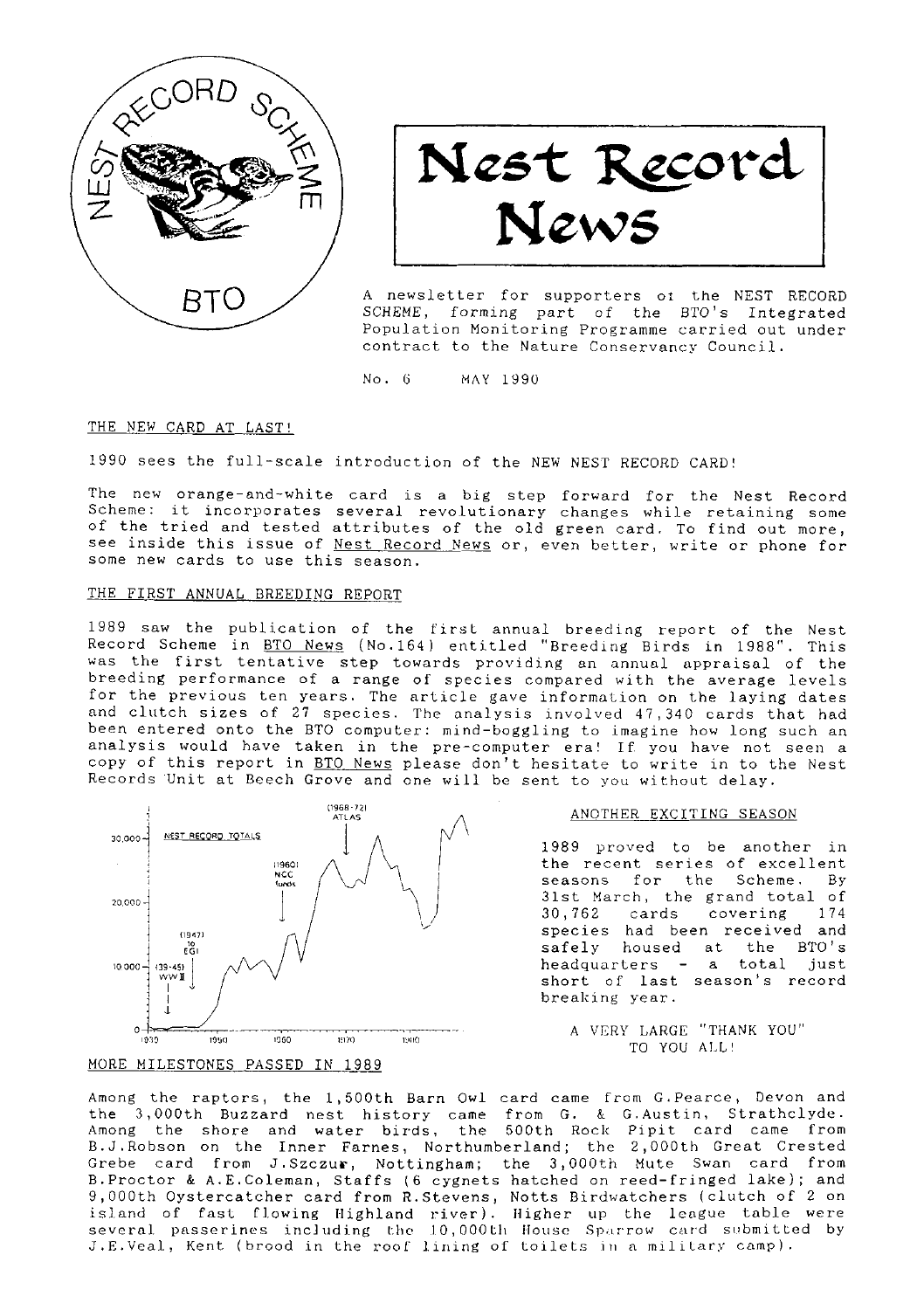# 1989 - ANOTHER EARLY START: GLOBAL WARMING OR WHAT?

Breeding activities were well underway in the New Year as record-breaking mild weather occurred in mid-winter for the second year running. JANUARY saw exceptional cases of Raven and Great Crested Grebe with young as well as Robin, Blackbird and Song Thrush. It heralded the start of a very protracted Robin, biacholic and bong influent it netative the bound of a terry Moorhen, season for many residents. FEBRUARY produced reports of early Moorhen, Mallard and Mistle Thrush broods before late frosts and snow in parts of t country during MARCH and APRIL led to widespread losses among early nesting vaders, wildfowl, Rook, Woodlark and Dipper. The consistently dry winter and pring in most regions held back vegetation development and nest-building by a variety of birds, including Mute Swan, Coot and Reed Bunting.

#### TITMICE AND OWLS MISS OUT

Many nestbox scheme operators describe 1989 only as a 'fair' year, successwise, for Great, Blue and Coal Tits. Pairs at lower altitudes tended to get and the early start: less so those on higher ground where egg laying was of to an early start: less so those on higher ground where egg laying was often staggered, with cases of repeat clutches and second broods few. Yest caterpillar crop and developing young.

Owls, also, could not match the outstandingly successful season of 1988. Mice and vole populations collapsed widely despite another favouratie mild winter. Tawny and Long-eared Owls were particularly badly affected. Some Tawnies held territory but failed to lay; others reared small breeds, steen a single owlet. Some observers reported owl clutches forsaken and towes taken over by later-rearing Kestrels. Kestrels and Barn Owls seem to have been<br>better able to exploit avian and immature rat prey this year in plates.

# HOT SUMMER HELPS MANY RESIDENTS

The prolonged fine and generally warm weather from much of APRIL through to JULY in many regions ensured a productive year for most resident tirds. After a third mild winter in a row, the populations of residents such as Goldcrest, Robin, Pied Wagtail, Treecreeper and Long-tailed Tit were already at an unusually high level. This was reflected by high card totals submitted for such species. Repeated successful nest outcomes should provide the basis for further rises, although brood sizes seemed to be decreasing, perhaps in response to over-crowded territories. The exceptionally high temperatures of MAY, and a continuing lack of substantial rainfall, did not benefit all residents. Parched meadows, marsh and moorland, and low river levels<br>combined to limit some foods and expose vulnerable nests; this resulted in high losses locally among Curlew, Redshank, Lapwing and Kingfishers.

## MIXED FORTUNES AMONG MIGRANTS

The high temperatures of late spring and summer tended to favour most migrants. Nestbox co-ordinators in the north and west reported another fine year for Pied Flycatcher and Redstart, both in terms of fresh boxes taken and broods reared. It was also especially encouraging to see further successes for the formerly depleted populations of trans-saharan migrants, notably Sand Martin, Sedge Warbler and Yellow Wagtail.

The wealth of insect life helped birds on heath, moor and farm, such as Nightjar, Whinchat and Swallow, to consistently rear twin sets of young. Sadly no nest histories for Marsh Warbler were received and just a lone Redbacked Shrike held territory on one traditional Breckland site. But nature<br>never fails to amaze one and our formerly 'lost' Osprey population has now swollen to over 50 occupied nests while the fragile relict Montagu's Harrier<br>population yielded almost 20 free-flying young in a generally productive year all round.

If the warm winters are heralds of a global warming effect, the Nest Record Scheme will provide an interesting record both to chart its effects on our populations of breeding birds and to allow prediction of its consequences.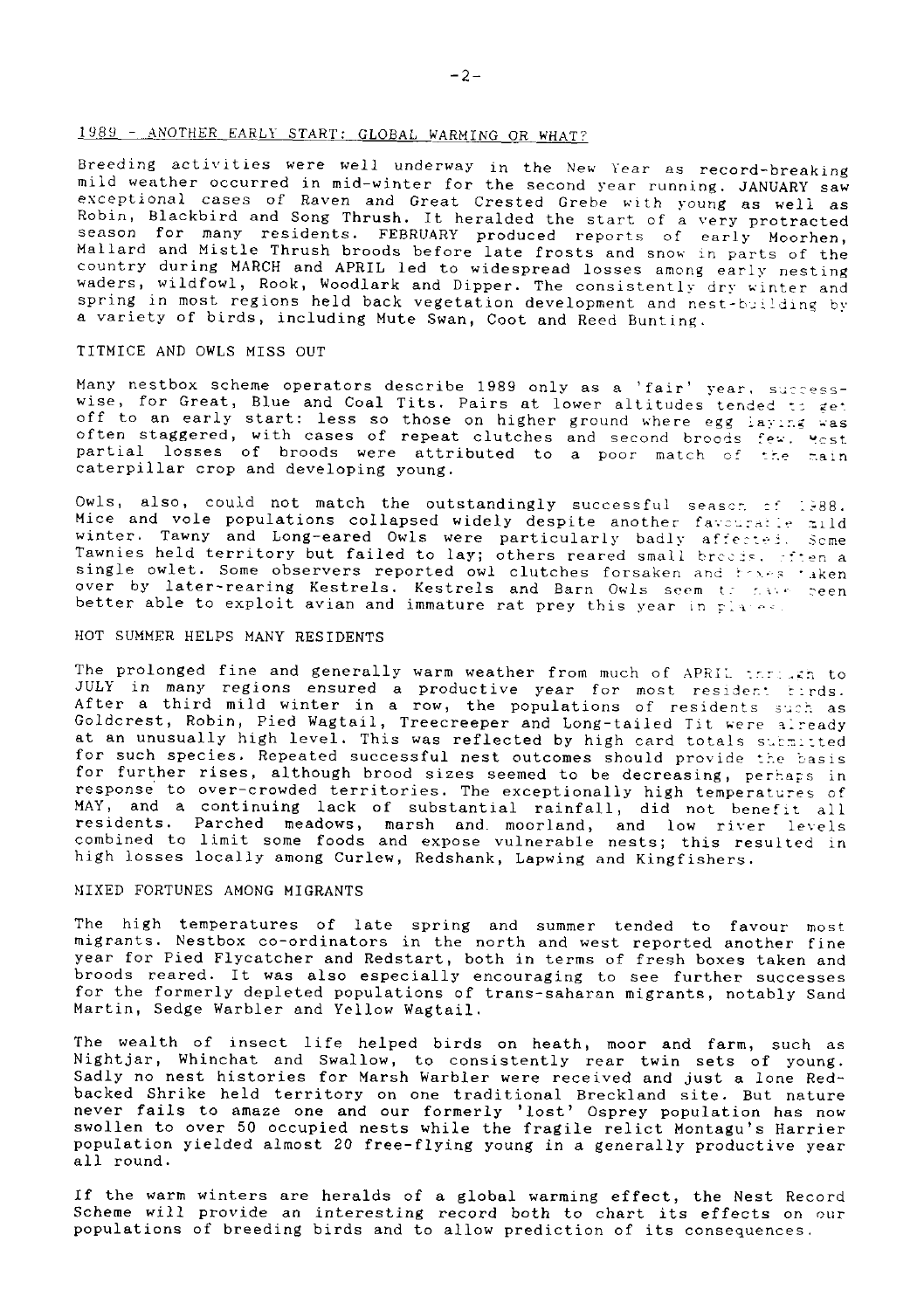#### 1989 CARD INTAKE - SAMPLE HIGHLIGHTS

A great strength of the Nest Record Scheme comes from the wide national coverage that is achieved each year. In almost all parts of the country there are birdwatchers who fill in just a handful of detailed cards for nests found on their local "patch". Then there are others who are able to spend more time, sometimes concentrating on a particular species or travellin<br>widely to find nests. Such 'specialists' provide very useful detaile<br>information that can be used to calibrate the widespread national coverag achieved by other recorders. Both types of recorder are equally vital to the maintenance of the value of the Scheme. Among these, nest finders who<br>completed one hundred or more cards are listed below. This gives some idea<br>of the spread of nest finders, shows which species are receiving specialist attention and reveals just what can be achieved by an individual or group.

This year the Trust received cards from 430 individuals and from 65 groups. Those birdwatchers operating through the 24 local bird clubs, 26 ringing groups, or the 15 National, County or RSPB Nature Reserves have the<br>advantages of being able to exchange ideas, helping with co-operative projects, and reducing the Trust's time with administration. THANK YOU ALL!

This year we have not only shown how many Nest Record Cards each recorder or<br>group has sent to the BTO, but also how many of these cards were for nests visited more than once (eg: 109/82 means 109 cards of which 82 were mult<br>visit nest histories). Single-visit cards have limited usefulness, primari to describe habitat and nest-site: relatively few may be used to reveal other infornation, except when a nest is found at egg-laying, hatching or fledging. Multiple-visit cards are much more valuable, because even just two visits allow the calculation of the survival rate of a nest during the period between two visits. Furthernore, multiple-visit cards show whether egg laying has finished, and hence whether the observed clutch size is complete, and allows a more accurate calculation to be made of the first egg laying date - an inportant facL.

<u>G & H Alexander</u> (Hants) 109/82 cards inc. 48 Swallow, 12 House Martin;<br>
<u>W D Allen</u> (Shrops) 168/166 cards inc. 4 Spotted Flycatcher, 20 Blue Tit;<br>
<u>D Andrews</u> (Co. Down) 102/98 cards inc. 9 Black Guillemot, 6 Rock Pipit Coal Tit; <u>G Bottomley</u> (Cumbria) 120/120 cards inc. 56 Pied Flycatcher, 18<br>Great Tit; <u>J E A Brook & R C Cooke</u> (Warks) 1,078/887 cards inc. 35<br>Oystercatcher, 310 Woodpigeon, 106 Blackbird; <u>R H Bucknall</u> (Northum) 134/88 27 Canada Goose, 17 Blackbird; <u>Calf of Man Bird Observatory</u> (I.O.M.)<br>245/192 cards inc. 76 Greater Black-backed Gull, 52 Razorbill; <u>J M Cheverton</u> (I.O.W.) 100/42 cards inc. 12 Moorhen, 26 House Martin; <u>J Clark</u> (Gwynedd)<br>246/229 cards inc. 23 Tufted Duck, 75 Common Tern; <u>D H Connick &</u><br><u>M Humphreys</u> (Glamorgan) 130/130 cards inc. 66 Pied Flycatcher, 43 Blue Tit; <u>J E S Cooper & R F Sanderson</u> (Sussex) 274/254 cards inc. 94 Great Tit,<br>Nuthatch; <u>M J Cowlard</u> (Surrey) 107/94 cards inc. 75 Sparrowhawk, 2 Kestre D Cox & I, <u>M & B Hawes</u> (Bucks) 492/455 cards inc. 54 Pied Wagtail, 58 Song<br>Thrush, 11 Linnet; <u>A V Cross</u> (Dyfed) 143/120 cards inc. 7 Barn Owl, 90<br>Raven; <u>R E Danson</u> (Lancs) 355/355 cards inc. 55 Swallow, 13 Jackdaw, 9 Sparrow; <u>P G & S G Davis</u> (Surrey) 146/128 cards inc. 10 Woodlark, 11<br>Spotted Flycatcher; <u>C N Davison</u> (Lothn) 142/93 cards inc. 18 Skylark, 13 Willow Warbler; M Davison (Northumbria Ringing Group) 395/377 cards inc. 21 Merlin, 18 Tawny Owl, 135 Blue Tit; <u>S J Denny</u> (RSPB Havergate Island<br>Suffolk) 178 cards inc. 117 Common Tern; <u>M L Denton</u> (W Yorks) 128/128 card: inc. 11 Black-headed Gull, 10 Dunnock; J Driver (Gwynedd) 250/249 cards inc. 15 Redstart, 81 Carrion Crow; C Du Feu & family (Notts) 108/108 cards inc. 6 Wren, 26 Great Tit;  $J$  Dyda (Gwynedd)  $150/127$  cards inc. 35 Wren. 9 Rook; <u>J E Flynn</u> (Glos) 142/74 cards inc. 17 Dipper, 36 Pied Flycatcher<br><u>D M Francis</u> (Northants) 101/94 cards inc. 16 Coal Tit, 26 Blue Tit<br><u>D J Garner</u> (Cambs) 168/112 cards inc. 9 Long-eared Owl, 3 Ki<mark>ngfisher</mark>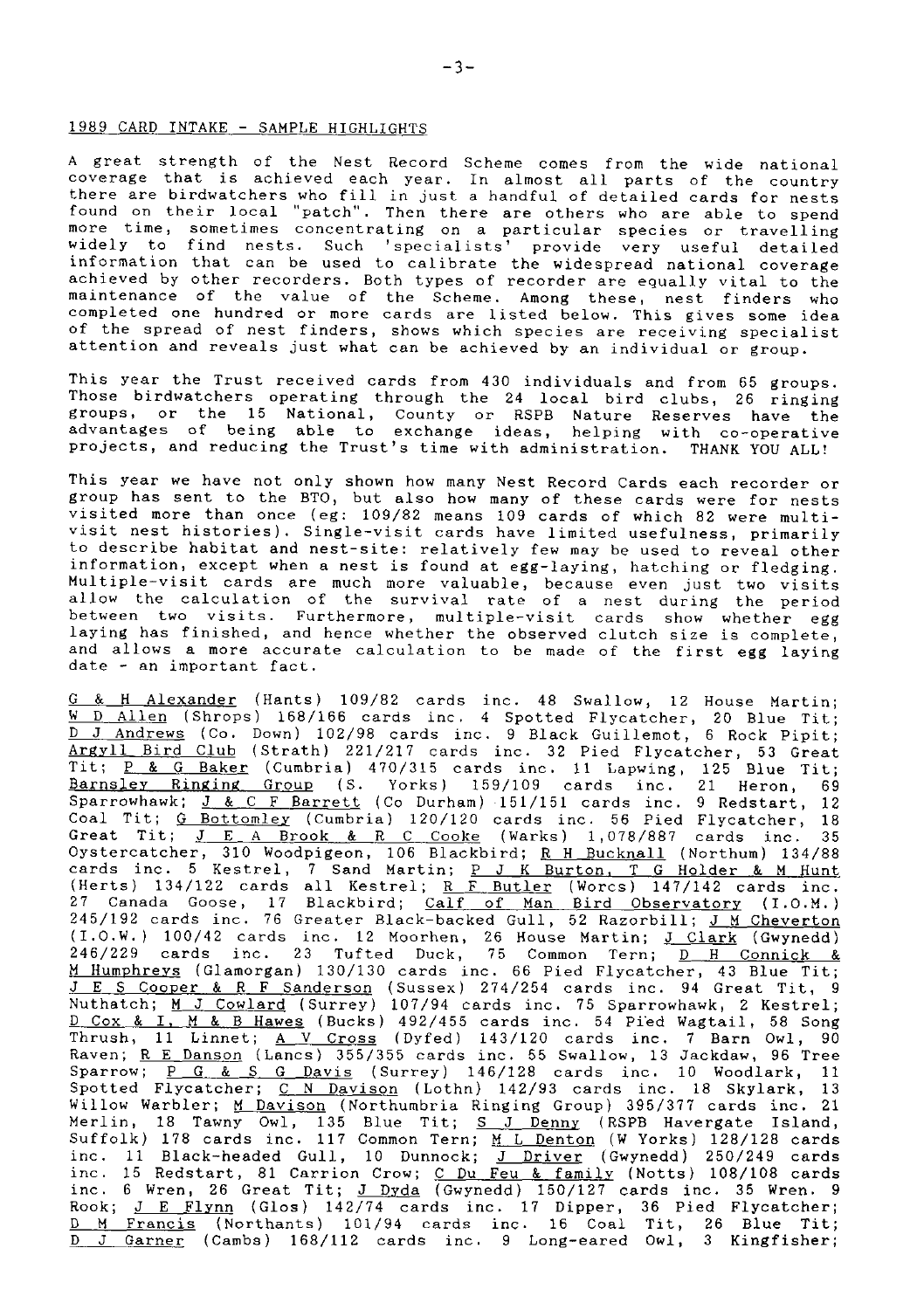R <u>Graham</u> (Dumfries) 164/95 cards inc. 10 Sparrowhawk, 13 Chaffinch; <u>K Greer</u><br>(Lancs) 124/124 cards inc. 22 Swallow, 16 Tree Sparrow; <u>S R Hacker</u> (Tays) 262/262 cards inc. 18 Lapwing, 61 Swallow, 51 Tree Sparrow; <u>H R Hammacott</u><br>(Bristol Naturalists' Society) 361/136 cards inc. 46 Willow Warbler, 28<br>Linnet, 41 Yellowhammer; <u>P Hawkey</u> (The National Trust, Northumberland)<br>7 (Mersey) 235/235 cards inc. 38 Song Thrush, 27 Linnet; <u>P R Holness</u><br>(Suffolk) 337/141 cards inc. 1 Egyptian Goose, 209 Swallow, 16 Pied Wagtail; <u>B R Hughes</u> (Surrey) 108/79 cards inc. 25 Pied Wagtail, 11 Rook; <u>J Keise</u><br>(Hants) 208/208 cards inc. 5 Cuckoo, 23 Reed Warbler; <u>T Kuechel, C Harriso</u>  $\underline{\& P \& V \text{Roe}}$  (W Yorks) 183/157 cards inc. 35 Blackbird, 10 Mistle Thrush; <u>J M S Lewis & S J Roberts</u> (Gwent) 238/207 cards inc. 3 Wigeon, 53 Dipper, 12<br>Wood Warbler; <u>J V Lloyd</u> (Dyfed) 179/135 cards inc. 21 Swallow, 35 Pied Flycatcher; <u>R Louch & D Tomson</u> (Oxon) 305/305 cards inc. 29 Whitethroat, 34<br>Blackcap, 58 Chiffchaff; <u>I McAlpine</u> (South Wirral) 113/64 cards inc. 13<br>Moorhen, 8 Arctic Tern; <u>B A Madden</u> (Dublin) 153/153 cards inc. 104 S 9 Jackdaw; C F Mapletoft (Birklands Ringing Group, Notts) 926/893 cards inc.<br>67 Wren, 186 Blackbird, 46 Chaffinch; F Mawby (Cumbria) 133/111 cards inc. 67 Wren, 186 Blackbird, 46 Chaffinch; <u>F Mawby</u> (Cumbria) 133/111 cards inc.<br>43 Lapwing, 8 Curlew; <u>P Maynard, J Baldwin & J Groves</u> (Hants) 463/369 cards<br>inc. 18 Barn Owl, 18 Nightjar, 20 Tree Pipit; <u>M Meadows</u> (Essex) 4 <u>D A Myers</u> (Hereford) 123/95 cards inc. 7 Oystercatcher, 22 Starling<br><u>P C Noakes</u> (Norfolk) 158/148 cards inc. 140 Swallow, 4 Pied Wagtail <u>Dr D Norman</u> (Cheshire) 240/115 cards inc. 39 Grey Hercn, 10 Skylark<br><u>A B Old</u> (Cumbria) 154/154 cards inc. 92 Pied Flycatcher, 21 Great Tit Orkney Ringing Group (per E R Meek) 481/297 cards inc. 46 Red-throated Diver, 67 Hen Harrier, 15 Hooded Crow; L O'Toole (Tipperary Ringing Group) 214/165 cards inc. 52 Black-headed Gull, 30 Swallow; <u>P Page</u> (Devon) 158/158 cards<br>inc. 81 <mark>Pied Flycatcher, 49 Bl</mark>ue Tit; <u>R H Peart</u> (Dorset) 200/192 cards inc. 42 Blackbird, 19 Spotted Flycatcher; <u>P F J Playford</u> (Gwent) 103/103 card:<br>inc. 58 Pied Flycatcher, 32 Blue Tit; <u>I Proctor</u> (Glos) 308/308 cards inc 92 Pied Flycatcher, 50 Great Tit; W Proctor (Warwick) 847/772 cards inc. 43 Heron, 71 Mute Swan, 43 Starling; <u>G Richardson</u> (Staffs) 112/111 cards inc.<br>22 Coot, 3 Redstart; <u>J Richardson</u> (Durham) 1242/620 cards inc. 39 Lapwing,<br>106 Song Thrush, 23 Chaffinch; <u>H Robb</u> (Stirling) 225/211 cards inc 13 Great Tit; <u>A Shaw</u> (Notts) 100/52 cards inc. 19 Nightjar, 5 Ring Ouzel; G Shaw & A Dowell (Dumfries & Galloway) 190/132 cards inc. 48 Barn Owl, 40 Pied Wagtail; <u>S P Singleton</u> (W Yorks) 144/144 cards inc. 4 Wood Warbler, 77 Blue Tit;  $S$  J Smith (Gwent) 133/102 cards inc. 20 Meadow Pipit, 61 Whinchat; I M Spence (Clwyd) 195/195 cards inc. 6 Tawny Owl, 55 Pied Flycatcher; <u>B Standley</u> (Cheshire) 126/72 cards inc. 5 Reed Warbler, 4 Long-<br>tailed Tit; R J Stevens (Notts Birdwatchers) 331/322 cards inc. 20 tailed Tit;  $R$  J Stevens (Notts Birdwatchers) 331/322 cards inc. Oystercatcher, 33 Nightjar, 55 House Martin; <u>R L Swann</u> (Glenurquhart Bir<br>Club, Highland) 222/194 cards inc. 17 Buzzard, 28 Tawny Owl, 12 Wheatear <u>J Szczur</u> (South West Notts Ringing Group) 629/557 cards inc. 5 Nightingale,<br>42 Sedge Warbler, 57 Reed Bunting; <u>D\_M\_Tuck</u> (Surrey) 118/98 cards inc. f<br>Canada Goose, 21 Blackbird; <u>S\_J\_Tyler, S\_J Ormerod, D\_Hudson & S\_Pes</u> 127/127 cards inc. 68 Pied Flycatcher, 13 Nuthatch; <u>R Walton</u> (Tyne and Wear)<br>103/103 cards inc. 22 Swallow, 11 Spotted Flycatcher; <u>D Warden</u> (Avon)<br>210/167 cards inc. 32 Coot, 51 Reed Warbler; <u>E H Webb</u> (Suffolk) 127/1 cards inc. 21 Swallow, 46 Blue Tit; P Webb (South Derbyshire Ringing Group) 376/376 cards inc. 171 Pied Flycatcher, 15 Nuthatch; <u>S M Williams</u> (Gwent)<br>143/96 cards inc. 8 Wheatear, 11 Song Thrush; <u>A D D Wilson</u> (Rye Meads<br>Ringing Group, Herts) 351/328 cards inc. 37 Common Tern, 37 Sedge Warbler, Reed Bunting; N Winter (Wilts) 106/76 cards inc. 7 Great Crested Grebe, 32 Reed Warbler,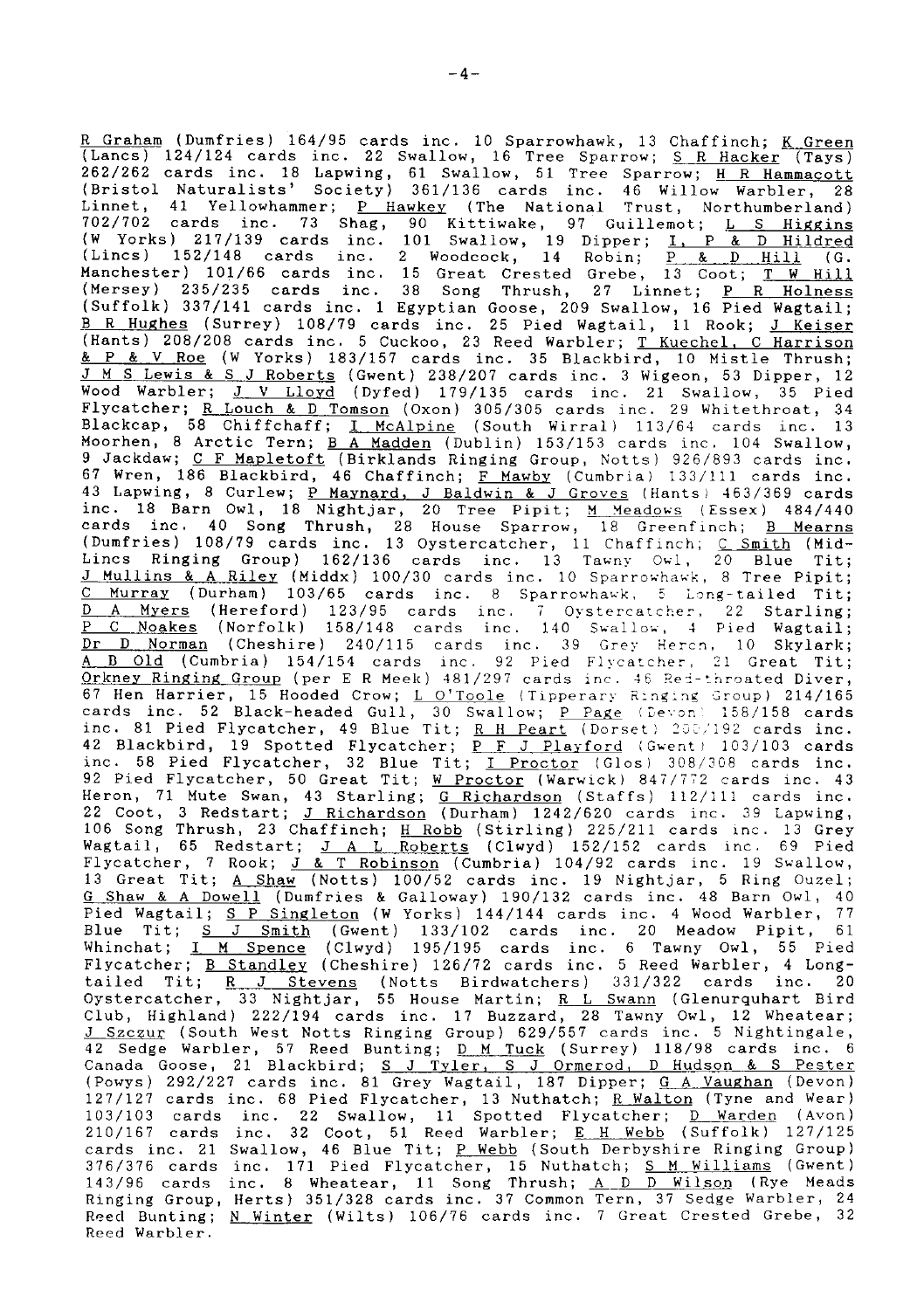# TOTALS FOR NEST RECORD SCHEME FROM PRE 1988 to 1989

| SPECIES                  | Pre-88         | 1988                | 1989                     | TOTAL      |
|--------------------------|----------------|---------------------|--------------------------|------------|
| $Red-throated Diver + x$ | 1,422          | 122                 | 92                       | 1,636      |
| Black-throated Diver +   | 143            | 8                   | 4                        | 155        |
| Little Grebe             | 1,400          | 76                  | 51                       | 1,527      |
| Great Crested Grebe      | 1,901          | 60                  | 80                       | 2,041      |
| Red-necked Grebe +       |                | 1                   |                          | 1          |
| Slavonian Grebe +        | 135            | 4                   | $\overline{7}$           | 146        |
| Black-necked Grebe +     | 12             |                     |                          | 12         |
| Fulmar                   | 2,203          | 153                 | 218                      | 2,574      |
| Manx Shearwater          | 51             | 3                   | 41                       | 95         |
| Storm Petrel             | 30             | 1                   |                          | 31         |
| Leach's Petrel +         | $\overline{c}$ | ÷                   | -                        | 2          |
| Gannet                   | 22             |                     | -                        | 22         |
| Cormorant                | 1,018          | 7                   | 40                       | 1,065      |
| Shaq                     | 2,549          | 331                 | 85                       | 2,965      |
| Bittern +                | 17             |                     |                          | 17         |
| Little Bittern +         | 1              | ۳                   | $\overline{\phantom{0}}$ | 1          |
| Grey Heron *             | 2,302          | 121                 | 227                      | 2,650      |
| Mute Swan *              | 2,804          | 107                 | 181                      | 3,092      |
| Whooper Swan +           |                | 1                   |                          |            |
| Greylag Goose +          | 406            | 18                  | 11                       | 435        |
| Canada Goose             | 1,194          | 122                 | 120                      | 1,436      |
| Egyptian Goose           | 2              | 3                   | 2                        | 7          |
| Shelduck<br>Mandarin     | 201            | -                   | 8                        | 209        |
| Wigeon                   | 156            | 11                  | 16                       | 183        |
| Gadwall                  | 110            | 7                   | 8                        | 125        |
| Teal                     | 46             | 4                   | 5                        | 55         |
| Mallard                  | 160            | 9                   | 5                        | 174        |
| Pintail +                | 5,771<br>11    | 265                 | 202                      | 6,238      |
| Garganey +               | 7              | 3<br>-              | 4<br>-                   | 18         |
| Shoveler                 | 97             |                     | 3                        | 7          |
| Pochard                  | 107            | 6<br>$\overline{a}$ | ÷,                       | 106        |
| Tufted Duck              | 730            | 53                  | 42                       | 107<br>825 |
| Scaup +                  | 1              |                     |                          |            |
| Eider                    | 1,558          | 157                 | 109                      | 1<br>1,824 |
| Common Scoter +          | 30             | 1                   | 7                        | 38         |
| Goldeneye +              | 18             | 4                   | 4                        | 26         |
| Red-breasted Merganser   | 208            | 3                   | 8                        | 219        |
| Goosander                | 140            | 11                  | 20                       | 171        |
| Ruddy Duck               | 24             | 3                   | 6                        | 33         |
| Honey Buzzard +          | 8              | -                   | 1                        | 9          |
| Red Kite +               | 15             |                     |                          | 15         |
| Marsh Harrier +          | 7              | 2                   | 1                        | 10         |
| Hen Harrier + *          | 576            | 124                 | 165                      | 865        |
| Montagu's Harrier +      | 46             | ۰                   | $\overline{a}$           | 46         |
| Goshawk +                | 93             | 21                  | 44                       | 158        |
| Sparrowhawk *            | 2,742          | 237                 | 283                      | 3,262      |
| Buzzard ∗                | 2,772          | 140                 | 116                      | 3,028      |
| Golden Eagle +           | 332            | 16                  | 22                       | 370        |
| Osprey +                 | 26             | 4                   |                          | 30         |
| Kestrel *                | 3,766          | 365                 | 350                      | 4,481      |
| Merlin + *               | 966            | 194                 | 166                      | 1,326      |
| Hobby + *                | 333            | 27                  | 11                       | 371        |
| Peregrine + *            | 1,066          | 103                 | 112                      | 1,281      |
| Red Grouse               | 493            | 40                  | 14                       | 547        |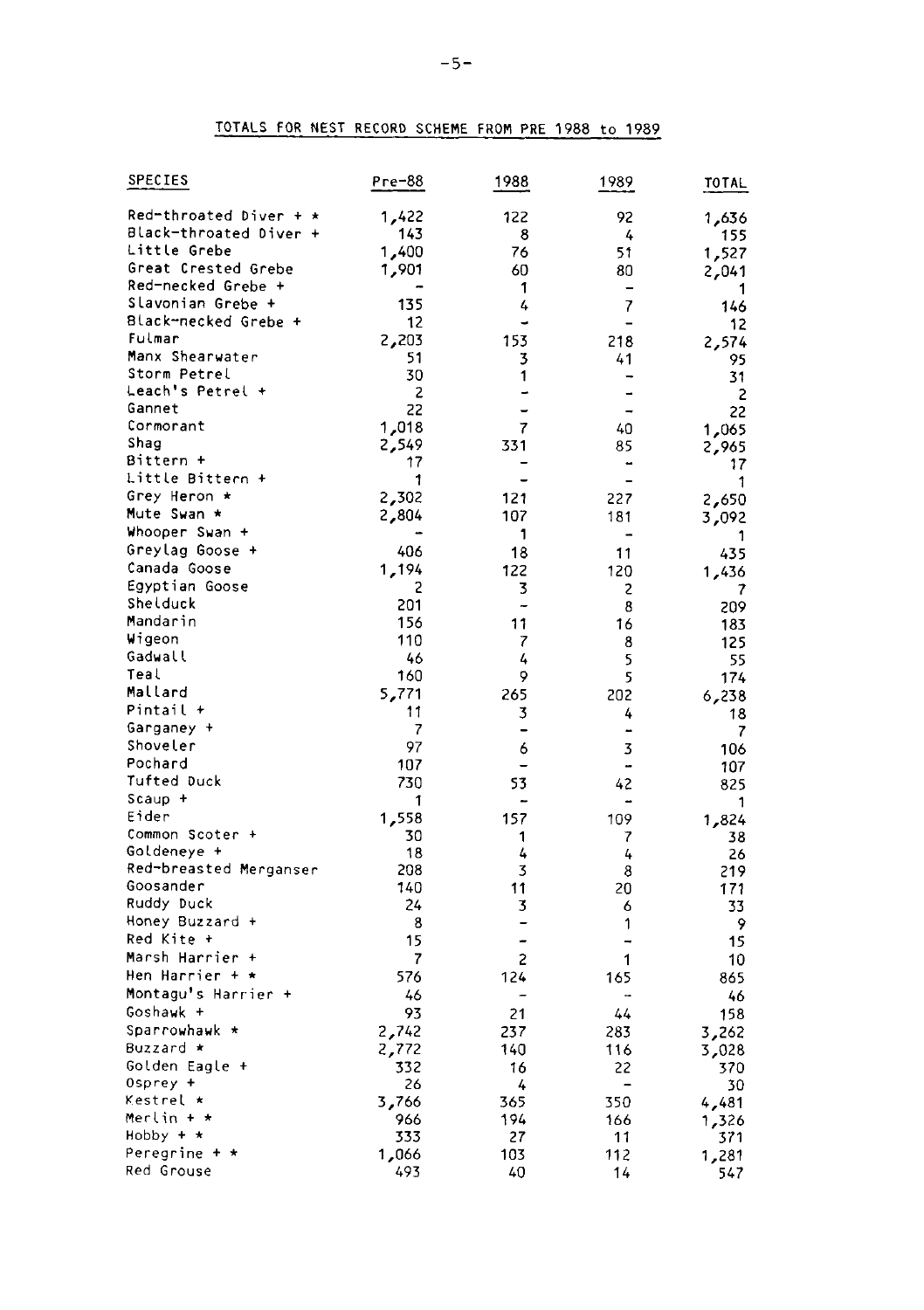| SPECIES                                  | PRE-88       | 1988                     | 1989     | TOTAL        |
|------------------------------------------|--------------|--------------------------|----------|--------------|
| Ptarmigan                                | 87           | 6                        | 2        | 95           |
| Black Grouse                             | 32           |                          | 1        | 33           |
| Capercaillie                             | 61           | 1                        | ٠        | 62           |
| Red-legged Partridge                     | 382          | 8                        | 5        | 395          |
| Grey Partridge                           | 730          | 7                        | 10       | 747          |
| Quail +                                  | 10           | $\rightarrow$            | -        | 10           |
| Pheasant                                 | 81م 1        | 44                       | 42       | 1,767        |
| Lady Amherst's Pheasant                  | 1            |                          |          | 1            |
| Water Rail                               | 62           | $\overline{c}$           | 3        | 67           |
| Corncrake +                              | 26           | $\overline{a}$           | ۰        | 26           |
| Moorhen *                                | 15,954       | 382                      | 421      | 16,757       |
| Coot                                     | 8,589        | 369                      | 439      | 9,397        |
| Oystercatcher                            | 8,219        | 522                      | 404      | 9,145        |
| Black-winged Stilt +                     | 1            | $\overline{\phantom{0}}$ |          | 1            |
| Avocet +                                 | 95           | 56                       | 24       | 175          |
| Stone-curlew +                           | 370          | 14                       | 2        | 386          |
| Little Ringed Plover +                   | 1,128        | 52                       | 69       | 1,249        |
| Ringed Plover *                          | 5,433        | 300                      | 224      | 5,957        |
| Kentish Plover +                         | 19           |                          |          | 19           |
| Dotterel +                               | 126          | 5                        | 4        | 135          |
| Golden Plover                            | 670          | 53                       | 22       | 745          |
| Lapwing *                                | 15,022       | 552                      | 489      | 16,063       |
| Temminck's Stint +                       | 1            |                          |          | 1            |
| Purple Sandpiper +                       | 3            |                          |          | 3            |
| Dunlin                                   | 499          | 13                       | 5        | 517          |
| Ruff +                                   | 1            | $\overline{\phantom{0}}$ | -        | 1            |
| Snipe                                    | 1,197        | 41                       | 24       | 1,262        |
| Woodcock                                 | 501          | 11                       | 7        | 519          |
| Black-tailed Godwit +                    | 6            | 6                        |          | 12           |
| Whimbrel +                               | 47           | ۳                        | 5        | 52           |
| Curlew                                   | 1,973        | 83                       | 65       | 2,121        |
| Redshank                                 | 1,721        | 53                       | 39       | 1,813        |
| Greenshank +                             | 134          | 3                        | 8        | 145          |
| Wood Sandpiper +                         | 2            |                          |          | 2            |
| Common Sandpiper                         | 1,007        | 35                       | 34       | 1,076        |
| Red-necked Phalarope +                   | 32           | ۰                        | 1        | 33           |
| Arctic Skua                              | 221          | 8                        | 6        | 235          |
| Great Skua                               | 286          | 6                        | 1        | 293          |
| Little Gull +                            | 3            |                          |          | 3            |
| Black-headed Gull                        | 3,628        | 493                      | 550      | 4,671        |
| Mediterranean Gull +                     | 2            |                          |          |              |
| Common Guil                              | 1,918        | 148                      | 176      | 2,242        |
| Lesser Black-backed Gull<br>Herring Gull | 794          | 121                      | 42<br>75 | 957          |
| Great Black-backed Gull                  | 3,551<br>867 | 158<br>97                | 3        | 3,784        |
| Kittiwake                                | 2,025        | 346                      | 380      | 967<br>2,751 |
| Lesser Crested Tern +                    |              | $\overline{\phantom{0}}$ | 1        | 1            |
| Sandwich Tern                            | 510          | 63                       | 1        | 574          |
| Roseate Tern +                           | 130          |                          |          | 130          |
| Common Tern                              | 2,760        | 304                      | 238      | 3,302        |
| Arctic Tern                              | 2,688        | 213                      | 119      | 3,020        |
| Little Tern +                            | 3,092        | 212                      | 197      | 501, 3       |
| Guillemot                                | 817          | 73                       | 106      | 996          |
| Razorbill                                | 431          | 37                       | 76       | 544          |
| Black Guillemot                          | 759          | 88                       | 39       | 886          |
| Puffin                                   | 165          |                          |          | 165          |
| Rock Dove                                | 172          | 4                        | 18       | 194          |
| Feral Pigeon                             | 876          | 43                       | 48       | 967          |
| Stock Dove *                             | 3,887        | 145                      | 164      | 4,196        |
| Woodpigeon                               | 16,665       | 544                      | 676      | 17,885       |
| Collared Dove *                          | 2,093        | 153                      | 156      | 2,402        |
|                                          |              |                          |          |              |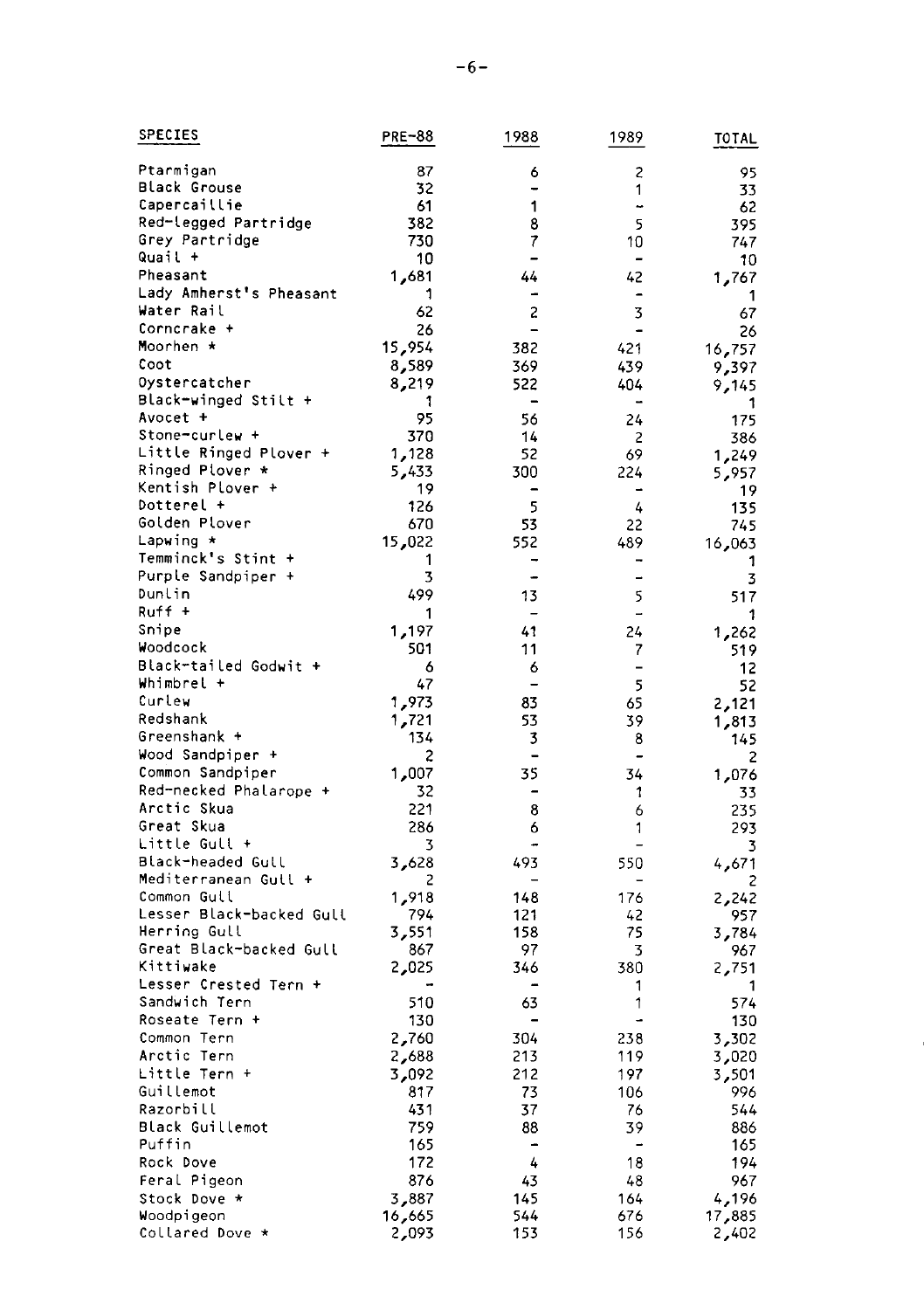| <b>SPECIES</b>            | Pre-88   | 1988                          | 1989                     | TOTAL     |
|---------------------------|----------|-------------------------------|--------------------------|-----------|
| Turtle Dove               | 1,651    | 20                            | 23                       | 1,694     |
| Ring-necked Parakeet      | г        | $\overline{\phantom{0}}$      |                          | 2         |
| Cuckoo                    | 1,502    | 52                            | 33                       | 1,587     |
| Barn Owl + ∗              | 1,198    | 236                           | 196                      |           |
| Snowy Owl +               | 1        |                               |                          | 30؍1<br>1 |
| Little Owl *              | 1,124    | 48                            | 59                       | 1,231     |
| Tawny Owl *               | 4,003    | 361                           | 307                      | 4,671     |
| Long-eared Owl *          | 432      | 31                            | 20                       | 483       |
| Short-eared Owl *         | 211      | 29                            | 28                       | 268       |
| Nightjar                  | 685      | 49                            | 96                       | 830       |
| Swift                     | 832      | 36                            | 50                       | 918       |
| Kingfisher +              | 386      | 34                            | 37                       | 457       |
| Hoopoe +                  | 1        | $\overline{a}$                | $\overline{\phantom{a}}$ | 1         |
| Wryneck +                 | 12       | 1                             | $\overline{c}$           | 15        |
| Green Woodpecker          | 231      | 13                            | 13                       | 257       |
| Great Spotted Woodpecker  | 657      | 52                            | 31                       | 740       |
| Lesser Spotted Woodpecker | 120      | 5                             | $\overline{\phantom{a}}$ | 132       |
| Woodlark +                | 399      | 37                            | 23                       | 459       |
| Skylark ∗                 | 5,630    | 141                           | 104                      | 5,875     |
| Sand Martin               | 771      | 79                            | 48                       | 898       |
| Swallow *                 | 29,914   | 2,171                         | 826, 1                   | 33,911    |
| House Martin              | 3,485    | 616                           | 489                      | 4,590     |
| Tree Pipit                | 1,166    | 48                            | 62                       | 1,276     |
| Meadow Pipit *            | 7,042    | 312                           | 170                      | 7,524     |
| Rock Pipit                | 469      | 24                            | 29                       | 522       |
| Yellow Wagtail            | 793      | 28                            | 15                       | 836       |
| Grey Wagtail *            | 3,623    | 264                           | 270                      | 4,157     |
| Pied Wagtail              | 6,233    | 255                           | 359                      | 6,847     |
| Dipper                    | 5,579    | 494                           | 535                      | 6,608     |
| Wren *                    | 10,592   | 391                           | 567                      | 550, 11   |
| Dunnock                   | 25,619   | 453                           | 529                      | 26,601    |
| Robin *                   | 15,042   | 464                           | 468                      | 15,974    |
| Nightingale               | 349      | 22                            | 23                       | 394       |
| Bluethroat +              | 1        | -                             |                          | 1         |
| Black Redstart +          | 121      | 5                             | ÷                        | 126       |
| Redstart *                | 3,838    | 223                           | 258                      | 4,319     |
| Whinchat                  | 1,336    | 118                           | 112                      | 1,566     |
| Stonechat                 | 1,764    | 46                            | 43                       | 1,853     |
| Wheatear *                | 2,491    | 155                           | 101                      | 2,747     |
| Ring Ouzel                | 1,119    | 60                            | 40                       | 219, 1    |
| Blackbird                 | 905, 106 | 2,088                         | 2,013                    | 006ء111   |
| Fieldfare +               | 5        |                               |                          | 5         |
| Song Thrush *             | 63,663   | 967                           | 983                      | 65,613    |
| Redwing +                 | 88       | 3                             | 5                        | 96        |
| Mistle Thrush             | 5,778    | 178                           | 208                      | 164ره     |
| Cetti's Warbler +         | 18       |                               |                          | 18        |
| Grasshopper Warbler *     | 273      | 15                            | 6                        | 294       |
| Savi's Warbler +          | 2        |                               |                          | 2         |
| Sedge Warbler *           | 3,380    | 111                           | 124                      | 3,615     |
| Marsh Warbler +           | 106      |                               |                          | 106       |
| Reed Warbler *            | 8,252    | 333                           | 276                      | 861ء 8    |
| Dartford Warbler +        | 333      | 18                            | 21                       | 372       |
| Lesser Whitethroat *      | 645      | 25                            | 18                       | 688       |
| Whitethroat *             | 4,616    | 98                            | 110                      | 4,824     |
| Garden Warbler *          | 1,225    | 76                            | 60                       | 361, 1    |
| Blackcap ∗                | 2,231    | 105                           | 102                      | 2,438     |
| Wood Warbler *            | 1,525    | 110                           | 77                       | 1,712     |
| Chiffchaff *              | 1,563    | 125                           | 121                      | 1,809     |
| Willow Warbler *          | 9,745    | 338                           | 308                      | 10,391    |
| Goldcrest *               | 610<br>9 | 9<br>$\overline{\phantom{a}}$ | 50                       | 669<br>9  |
| Firecrest +               |          |                               |                          |           |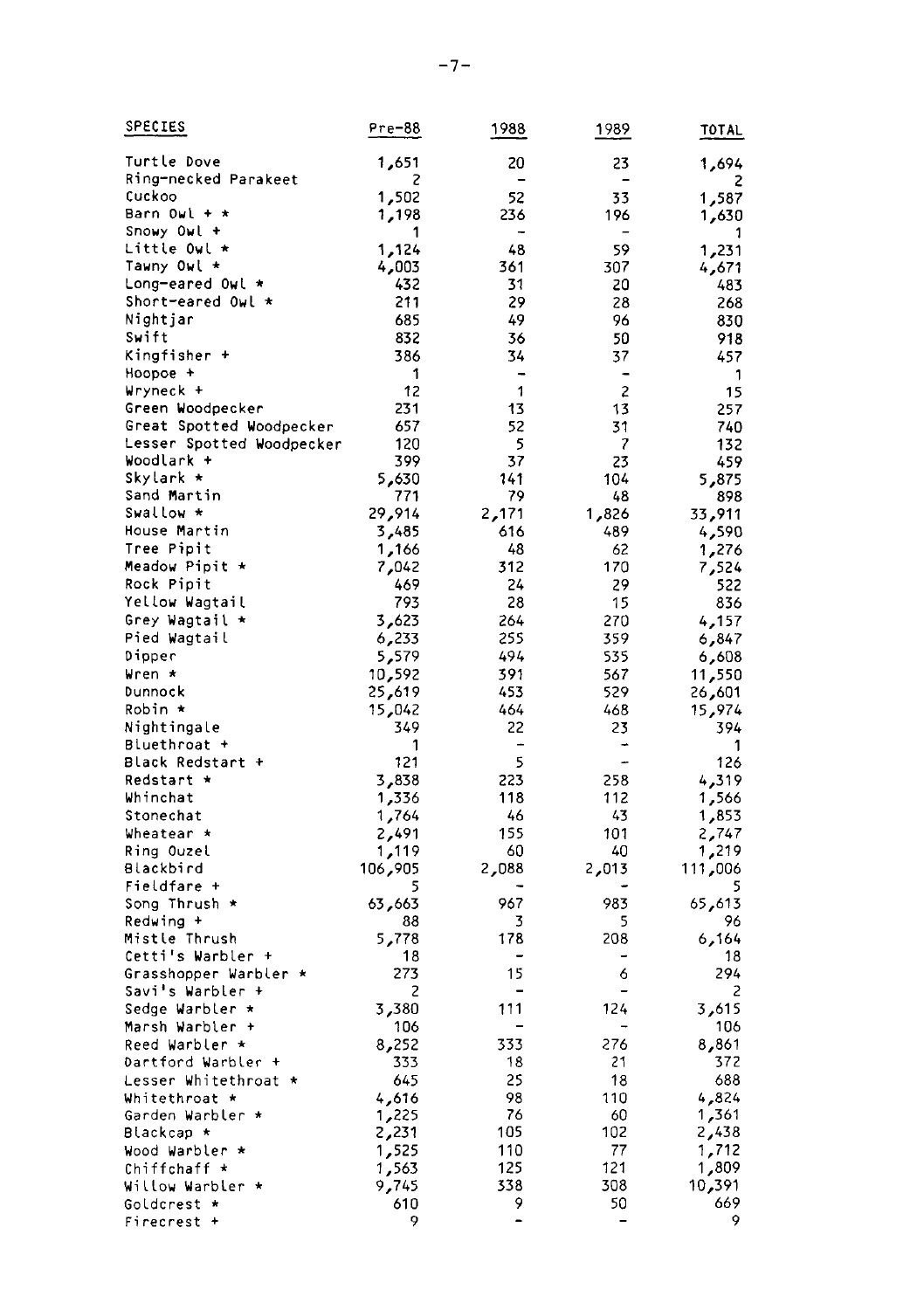| SPECIES                  | $Pre-88$ | 1988                         | 1989                     | <b>TOTAL</b> |
|--------------------------|----------|------------------------------|--------------------------|--------------|
| Spotted Flycatcher       | 7,948    | 306                          | 269                      | 8,523        |
| Pied Flycatcher          | 15,511   | 861ء 1                       | 1,893                    | 19,265       |
| Bearded Tit +            | 53       |                              |                          | 53           |
| Long-tailed Tit          | 3,262    | 102                          | 175                      | 3,539        |
| Marsh Tit                | 910      | 31                           | 34                       | 975          |
| Willow Tit               | 343      | 19                           | 9                        | 371          |
| Crested Tit +            | 165      | 14                           | 17                       | 196          |
| Coal Tit                 | 3,565    | 154                          | 130                      | 3,849        |
| <b>Blue Tit</b>          | 41,172   | 2,994                        | 2,431                    | 46,597       |
| Great Tit                | 26,372   | 1,736                        | 1,640                    | 29,748       |
| Nuthatch *               | 1,418    | 127                          | 144                      | 1,689        |
| Treecreeper              | 1,644    | 71                           | 85                       | 1,800        |
| Short-toed Treecreeper + | 1        |                              | $\overline{a}$           | 1            |
| Golden Oriole +          | 6        | 9                            | 3                        | 18           |
| Red-backed Shrike +      | 251      | -                            | $\overline{\phantom{0}}$ | 251          |
| J ay                     | 1,143    | 33                           | 33                       | 1,209        |
| Magpie ∗                 | 4,506    | 201                          | 188                      | 4,895        |
| Chough +                 | 375      | 11                           | 16                       | 402          |
| Jackdaw                  | 3,781    | 216                          | 209                      | 4,206        |
| Rook                     | 3,840    | 935                          | 849                      | 5,624        |
| Carrion Crow             | 4,237    | 200                          | 226                      | 4,663        |
| Hooded Crow              | 832      | 70                           | 43                       | 945          |
| Raven ∗                  | 1,945    | 151                          | 141                      | 2,237        |
| Starling *               | 474, 10  | 475                          | 436                      | 11,385       |
| House Sparrow            | 9,828    | 163                          | 214                      | 10,205       |
| Tree Sparrow             | 12,462   | 284                          | 290                      | 13,036       |
| Chaffinch *              | 16,401   | 429                          | 426                      | 17,256       |
| Brambling +              |          | 2                            | -                        | 2            |
| Serin +                  | 2        | $\blacksquare$               |                          | 2            |
| Greenfinch               | 11,472   | 211                          | 218                      | 11,901       |
| Goldfinch                | 2,405    | 47                           | 74                       | 2,526        |
| Siskin                   | 49       | 7                            | -                        | 56           |
| Linnet ∗                 | 22,052   | 356                          | 391                      | 22,799       |
| Twite                    | 768      | 9                            | 14                       | 791          |
| Redpoll                  | 1,196    | 19                           | 13                       | 1,228        |
| Common Crossbill +       | 93       | 3                            | 1                        | 97           |
| Parrot Crossbill +       | 4        | -                            | -                        | 4            |
| Scarlet Rosefinch +      | 1        | $\qquad \qquad \blacksquare$ | -                        | 1            |
| Bullfinch                | 4,657    | 66                           | 65                       | 4,788        |
| Hawfinch                 | 114      | 12                           | 3                        | 129          |
| Snow Bunting +           | 10       | -                            | -                        | 10           |
| Yellowhammer             | 5,505    | 142                          | 136                      | 5,783        |
| Cirl Bunting +           | 57       | 1                            | 6                        | 64           |
| Reed Bunting             | 6,442    | 186                          | 158                      | 6,786        |
| Corn Bunting ★           | 447      | 14                           | 19                       | 480          |
|                          |          |                              |                          | GRAND        |
| TOTALS                   | Pre-88   | 1988                         | 1989                     | TOTAL        |
|                          | 733,506  | 32,461                       | 30,762                   | 796,734      |

- + Bird species protected under the 1981 Wildlife and Countryside Act
- \* TARGET SPECIES deserving special attention as indicators of environmental change within the BTO's Integrated Monitoring Programme.

The totals for pre-1988 and 1988 have changed since those printed in<br>Nest Record News No.5 due to the addition of cards received at the<br>BTO after March 1989.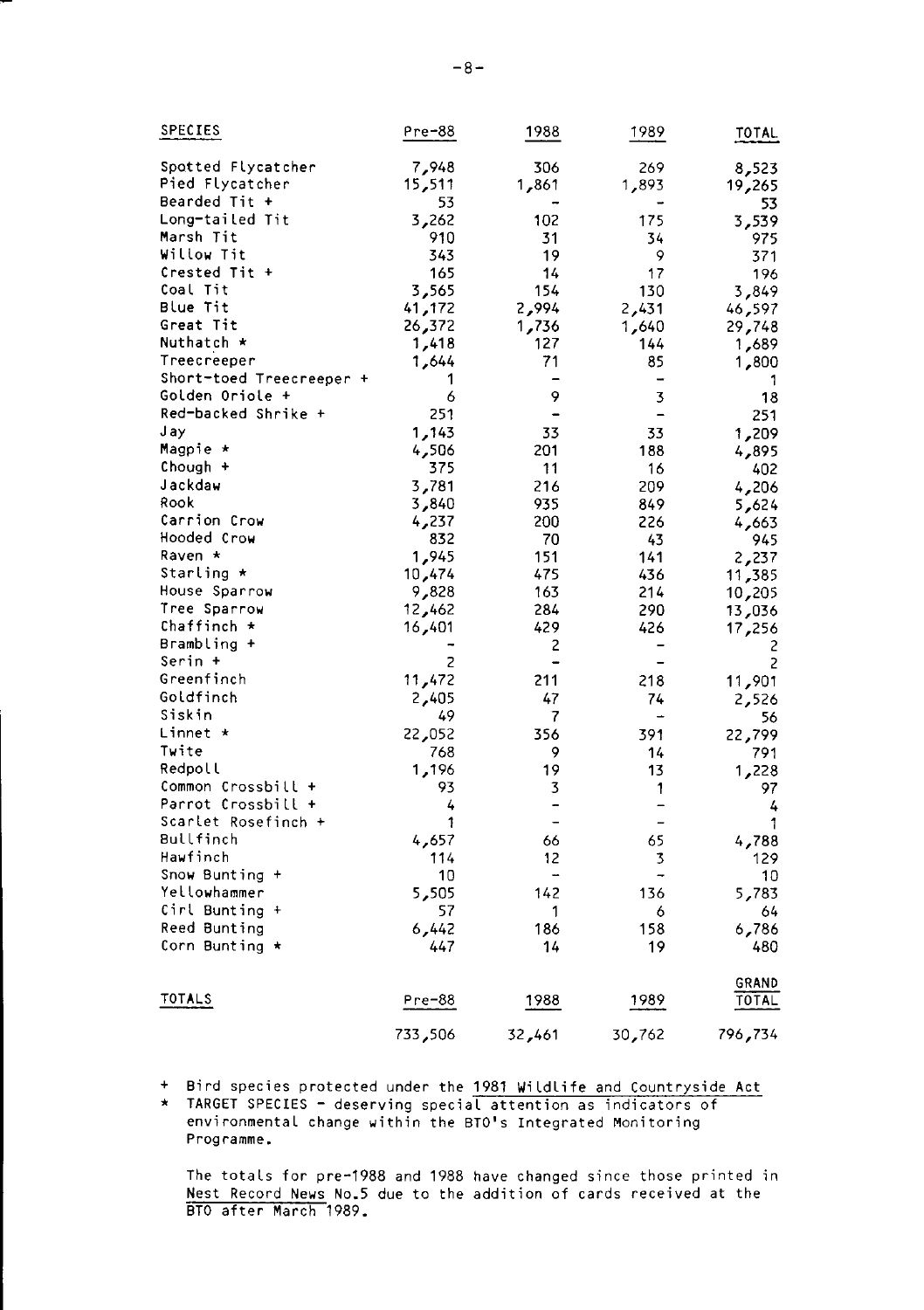## WHY A NEW NEST RECORD CARD?

# The new card has been introduced for three very good reasons:

1) To increase the usefulness of each record by introducing a standardis<br>coding system for habitats and for the stage of the nest and its content This will allow comparisons to be made easily between different nest records and will guide recorders as to the amount of information that the BTO needs.

2) To increase the speed and efficiency with which the BTO can analyse the cards. No longer will BTO staff have to spend a considerable length of time trying to categorise the habitat descriptions on cards. The sheer number of cards that we have has required one person to be occupied full-time simpl<br>coding the cards, Now, the use of "tick-boxes" on one side of the card wil allow the information to be read automatically into the BTO computer using an Optical Mark Reader a machine similar to those that "read" bar-codes on Iibrary books or on food packaging: being bolh accurate and speedy!

3 ) To decrease the anount of writing required fron recorders. The introduction of "tick-boxes" for habitat and nest-site and of Lwo-Ietter codes for describing the nest and its contents will substantially decrease the amount of writing on the new card compared with the old. This can't be a bad thing!

#### Easier with tine

At first, it nay take sone time to become faniliar with the new codes, but the experience of the najority of recorders who tried out the prototype card in 1989 was that the new systens of codes were qulckly learnt and the cards were easier to complete.

The benefits to the Trust, of the increased potential of the Nest Record Scheme due to the new card, will be enormous. If you have not yet received the new instruction booklet, yellow coding cards and new Nest Record Cards, do please drop us a line, or telephone, to the Nest Records Unit at Beech Grove, We will be very pleased to send you a set,

#### ANALYSES OF NEST RECORD CARDS

The last year saw the publication of a number of interesting analyses of Nest Record Cards. All such publications are a fitting tribute to the thousands of hours of fieldwork nade each year by you, Lhe Nest Recorders, They bear ample witness to the value of all your efforts and are a tangible proof of the worth of the information that has been collected over the years: (a) David Glue published his synthesis of "The Breeding Biology of the Grasshopper Warbler in Britain" in British Birds (Vol 83: pages 131-145); (b) Martin Kelsey and co-workers wrote a pair of papers on Marsh Warblers in Bird Study (36:205-210) and British Birds  $(82:239-256)$ ; (c) Davies and Brooke studied the evolution of anti-Cuckoo behaviour by hosts (Journal of Animal Ecology 58:225-236); (d) R. Green wrote a theoretical paper on the analysis of nest survival rates using Snipe nest records (Ibis 131: 305-306); (e) Eileen Parrinder used Nest Record Cards to add to the BTO national survey of Little Ringed Plovers (Bird Study 36:147-153).

"Breeding Birds of the Isle of Wight" by J.M. Cheverton. Published by IOW Nat.Hist. & Archaeol.Soc., 66 Carisbrooke Rd., Newport, IOW, PO30 1BW. 99 pages. £7.50. This is an excellent book by a Nest Recorder who has been contributing Nest Record Cards to the BTO since 1955. Here he has charted the breeding records of birds obtained over many seasons by himself and by the many Island birdwatchers who have contributed to the local Bird Reports and to the 1st BTO National Breeding Atlas. Each species is covered by a map of breeding records on a one-kilometre square basis and is acconpanied by a brief description of typical nest sites and some useful details about the breeding distribution shown.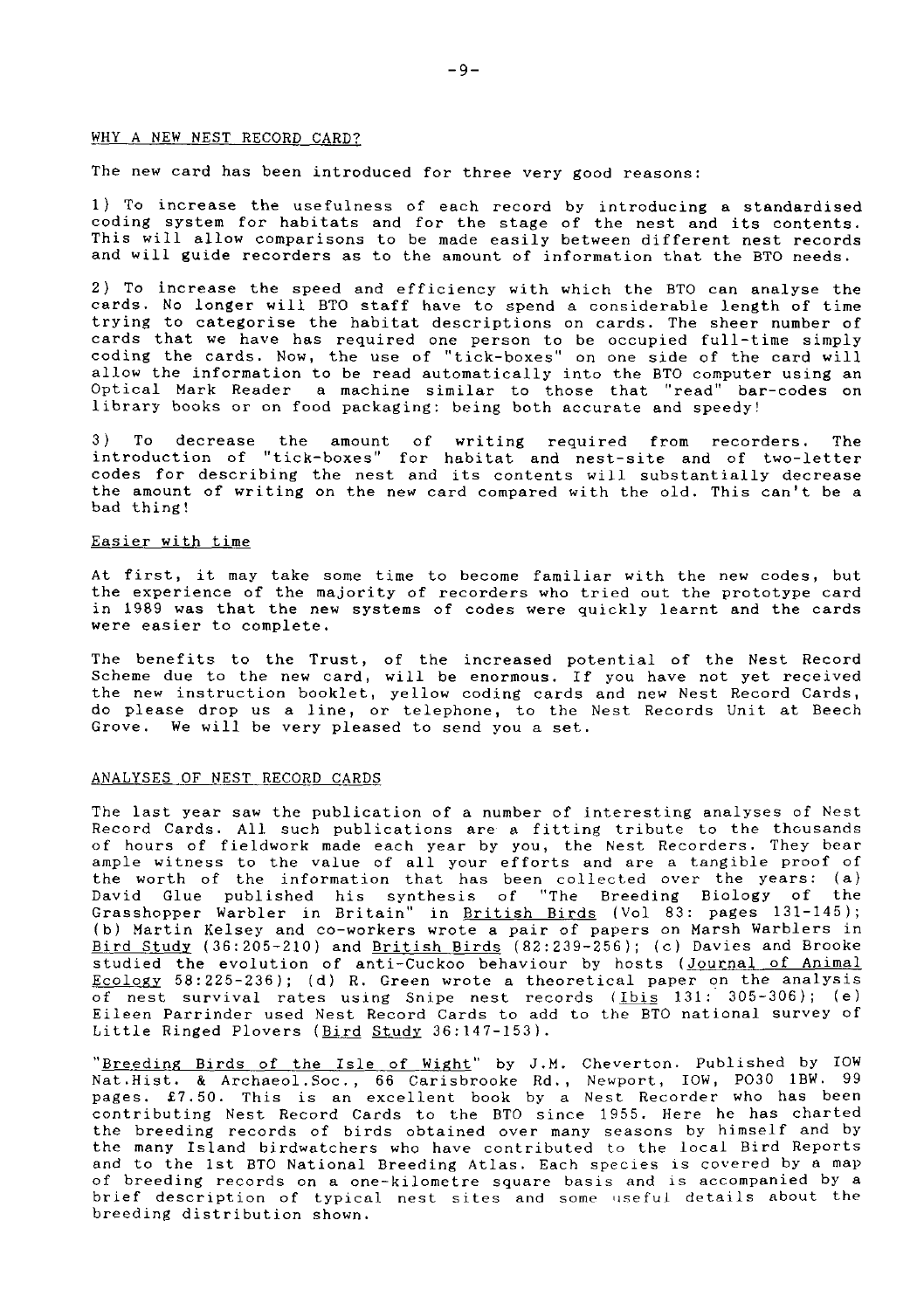#### New Pro.iects

Eleven new projects were initiated by Nest Recorders in 1989: (a) David<br>Baines – Black Grouse; (b) Michael Bayliss – Cuckoo (to draw up a list o hosts found in Oxfordshire for the forthcoming County Atlas); (c) John<br>Callion - Stonechat; (d) Peter Hudson - Red Grouse; (e) Alan Maule - Avocet<br>(for the RSPB); (f) Clive Mckay - Choughs; (g) Malcolm Ogilvie - Common<br>Sco records for an area near Redcar to help in drawing up a conservation plan;<br>(i) Peter, Reynolds - Short-eared Owl, (in relation to Orkney Vole Peter Reynolds - Short-eared Owl (in relation to Orkney Vole populations); (j) David Snow - Willow Tit (to fill in a vital gap in the next BWP (Birds of the Western Palearctic), of which he is the chief editor); (k) BilI Taylor - Crested Tit (he has contributed about one third of aII Crested Tit cards ) .

#### What about vou?

Currently there are 37 studies underway that are using Nest Record Cards, 11 of which are by amateur birdwatchers. Analysing Nest Record Cards is interesting, challenging and rewarding and not just for the scientist. If you would Iike to get to know a particular species better and fancy analysing a set of Nest Record Cards, please don't hesitate to contact Humphrey Crick or David Glue. We will be pleased to give you advice and help in planning, analysis and writing up your study.



#### SENDING IN YOUR CARDS

# SEASONAL COVERAGE: ENCOURAGING SIGNS

In order to assess accurately the breeding performance of our birds it is vital that the scheme receives records covering the entire season, The adjacent histogran shows the monthly effort expended overall by some 380 recorders during 1989, based upon the sunmary sheets sent in by them.

As in earlier years, nest finding effort was concentrated during the key months of April, May and June, but 1989 does show sone encouraging signs of increased effort both before, and after, these nonths. Do please make every effort in 1990 to improve the picture further by searching systematically through the entire laying period to ensure a record of those important second and third broods.

Please send all completed cards in one batch as soon as your fieldwork<br>finishes - by the end of January if at all possible and by 15th February at the very latest (if you want them to be included in next year's Nest Record News). Early batches of cards and comments throughout the season provide useful material for articles prepared for BTO News. Cards can be handed directly to staff, if you are passing Peech Grove, or if you plan to attend one of the BTO's conferenceg.

PLEASE ENSURE THAT YOUR CARDS ARRIVE IN ONE PIECE BY BINDING THEM WITH RUBBER BANDS OR STRING, BEFORE PLACING THEM IN A POLYTHENE BAG AND PAPER WRAPPING WITH A BOLDLY MARKED ADDRESS LABEL. Many thanks. It is always tragic when cards go missing in the post due to flimsy packaging, Ordinary envelopes are not strong enough to take more than 20 cards; padded envelopes are much more suitable. Please don't let your hard-won data be lost like this.

## SUCCESSIVE NESTING ATTEMPTS

Please make sure that all successive nesting attempts by a known pair of birds are clearly marked as such and that the cards are clipped together.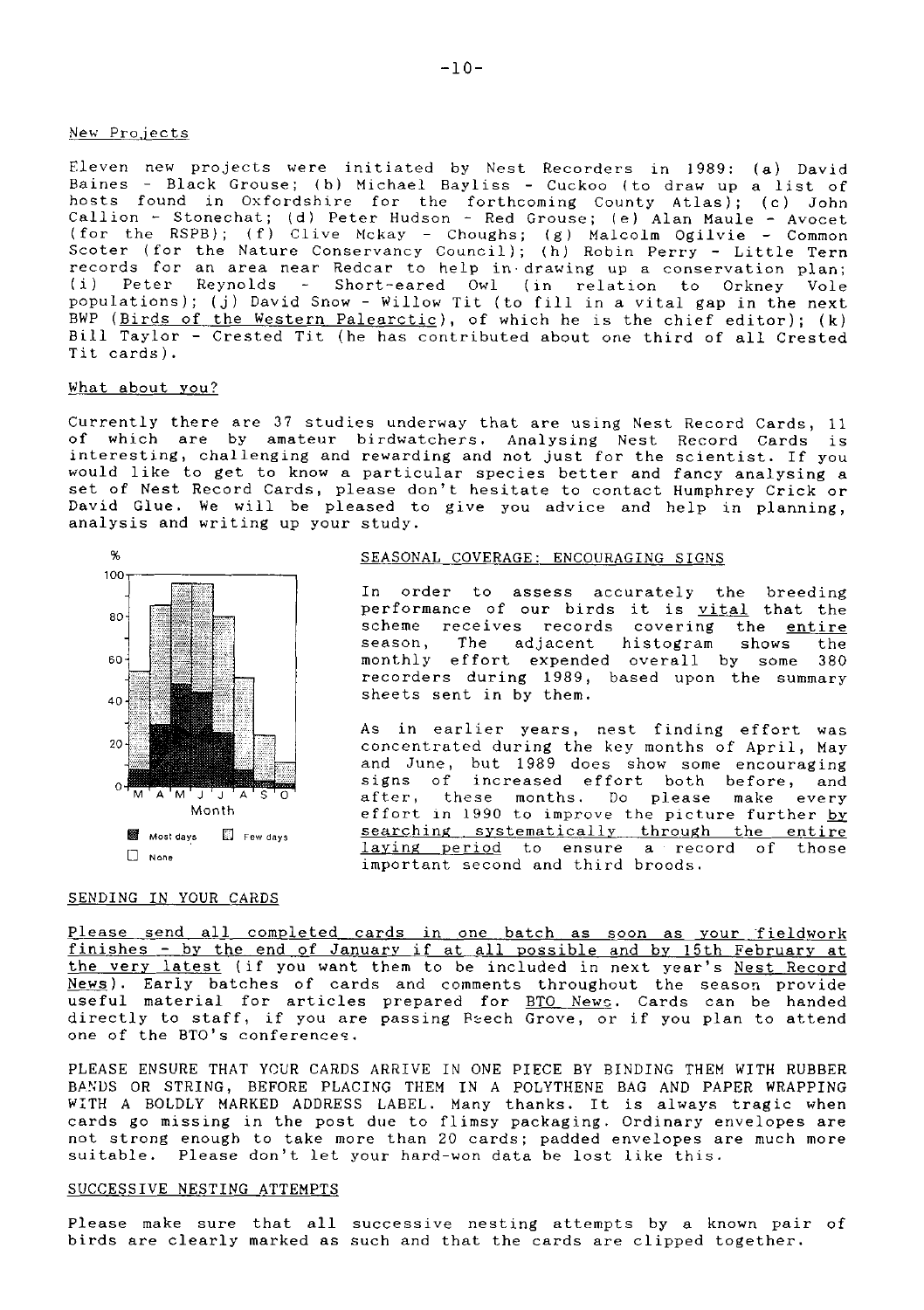#### CUCKOO CARDS

Please complete a duplicate card for every Cuckoo nest found, so that cards can be filed under Cuckoo as well as the species of the foster parent.

#### GRID REFERENCES

Please, please enter complete grid references on your cards if possible. A description of how to find out grid references are given on Ordnance Survey maps. A fair number of recorders give six-figure grid references but omit the two letters that should precede the numbers; this causes the BTO a great deal of extra work in looking up the location in gazetteers. So please do include the letters, eg: TN 136 783. (If there is a problem with confidentiality of the site, it is quite acceptable to simply enter the  $10 \text{ km}$ square, eg: TN 13- 78-, or maybe even just the 100km square, eg: TN 1-- 7--.

#### THE NEST RECORDS UNIT

Dr Hunphrey Q.P. Crick (Head of Unit) David E. Glue (Research Officer) Caroline Dudley (Assistant Nest Records Officer) Shirley Fisher (ClericaI Assistant)

Humphrey Crick is employed under the NCC contract to develop the use of Nest Record data as part of the Integrated Population Monitoring Programne of the BTO. This is a programme of work aimed at combining the results of nest<br>recording, ringing and censuses to build up an overall picture of how well<br>each species is faring in Britain. To this end, he is modernising the way i which Nest Record data are collected and analysed.

David Glue is undertaking a programme of analysis of the basic breedin<br>biology of species of conservation interest. This he does by a detaile look through collections of cards to glean as much information from them as possible, something not really possible by a computer analysis. Currently he is working on woodpeckers, owIs, Woodlark and Nightjar.

Caroline Dudley has special responsibility for maintaining the collection of cards and for overseeing their computerisation. Shirley Fisher helps Caroline in this task and is responsible for a Iarge proportion of the input of cards onto the computer. The contributions of these unsung heros are<br>huge, because they process all the cards that come in, code them up foı computerisation, as well as helping to train our VDU operators.

In addition to permanent staff, the BTO has been fortunate in having an Employment Training Team to computerise the Nest Record Cards. Working hard for us this year have been Violet Csaki, Wendy Wilkins and Pat Napper. A very good number of cards were computerised this year:28,561, The Trust would like to thank the team for their excellent work.

1990

The season again looks early and bodes well for another interesting year.

WE HOPE THAT YOU WILL ENJOY A REWARDING SEASON. THE TRUST IS ENORMOUSLY GRATEFUL FOR YOUR VERY KIND HELP. GOOD LUCKI

British Trust for OrnithoLogy Beech Grove, Station Road, Tring, Herts., HP23 5NR TeI: Tring (044282\ 3461